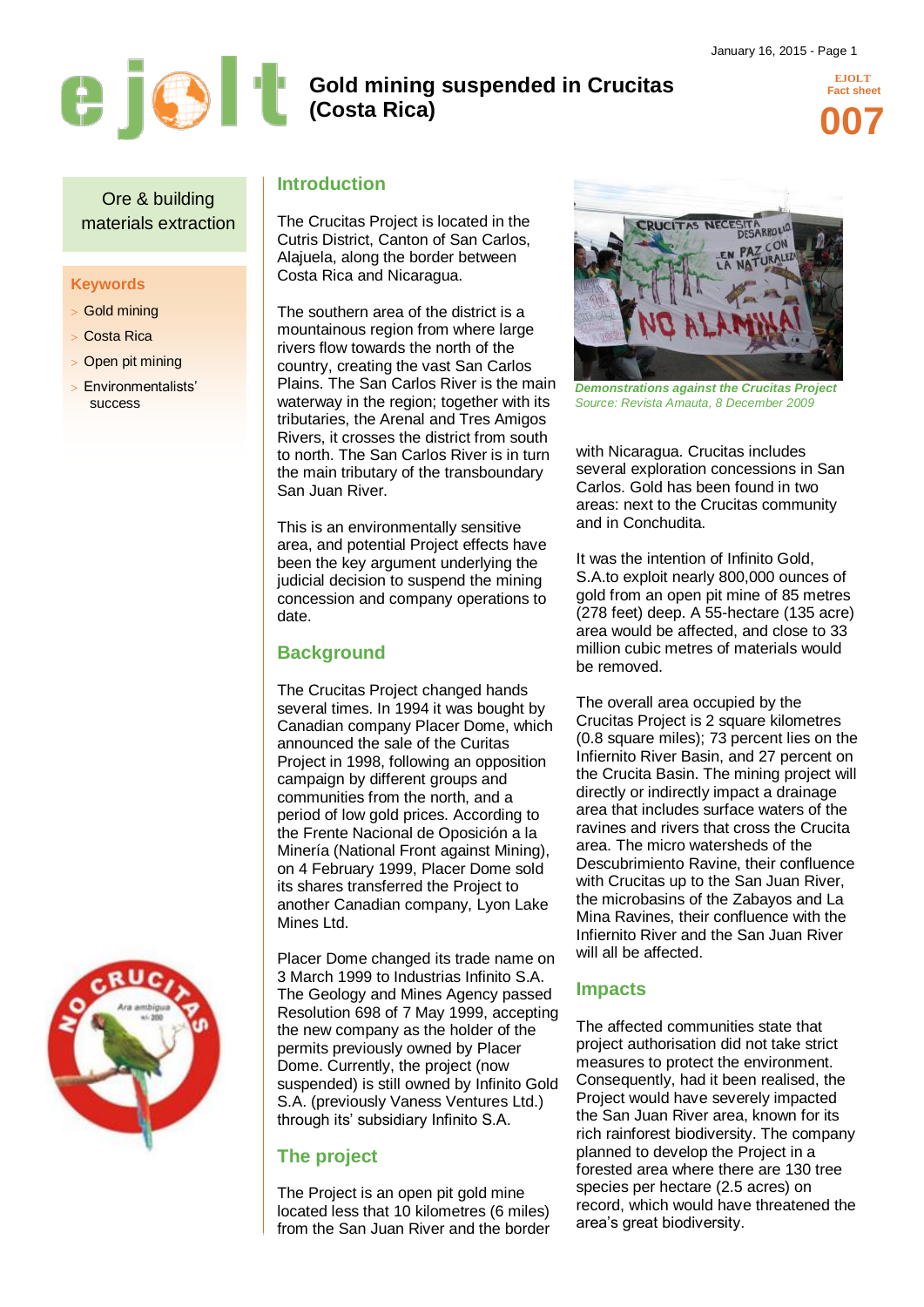



*Source[: elpais.cr/frontend/noticia\\_detalle/1/67787](http://www.elpais.cr/frontend/noticia_detalle/1/67787)*



*Location of the Crucitas Project Source: Pioneros Magazine, "La realidad de Crucitas (Costa Rica), 21 July 2010. [pionerosmagazine.blogspot.de](http://pionerosmagazine.blogspot.de/2010/07/la-realidad-de-crucitas-costa-rica.html)*



*Forbidden logging of a yellow almond tree Source: La Nación – El País, 7 March 2012*

During this process, there was an important moment in November 2008 when the company cleared 60 hectares (148 acres) in an area they considered already concessioned. A study assigned to Fundacion Neotropica and Earth Economics by the Attorney General showed that the total cost of environmental damages and recovery in an 85-hectare (210 acre) would be at least USD 674,000 dollars per hectare (Aguilar, 2012).

Similarly, there were concerns that mining activities would have a possible direct impact on water sources. It was feared that the amount of water would decrease significantly due to being used for mineral extraction, and that the wastes generated by the extraction process would contaminate the water.

The environmental impact of this project (finally suspended) was not limited to the mentioned microbasins, but to the dredging of material from both rivers to the binational basin of the San Juan River (between Costa Rica and Nicaragua).

The people and organisations opposed to the exploitation of the mine have denounced not only environmental impacts, but direct consequences related to the right to health for the populations that live in the affected watersheds. The situation observed in the Descubrimiento Ravine, where a

family was affected due to arsenic levels—70 times higher than permitted standards—is a case in point.

### **Conflict and consequences**

The main conflict issues in the Crucitas case have been judicial, backed by strong social pressure due to the environmental impacts of the Project.

The main activist organisations on this case have been the Unión Norte por la Vida (Northern Union for Life), the Frente Nacional de Oposición a la Minería (Mining Opposition National Front) and the Asociación Preservacionista de Flora y Fauna Silvestre (Apreflofas Association to Preserve Wild Flora and Fauna). The role that former President Oscar Arias played throughout the process must be emphasised, since he was for mining operations to begin in the country.

In 2008, the Oscar Arias administration abrogated a moratorium in force since 2002 that impeded the development of mining projects in the country. The government issued Presidential Decree 34801-MINAET that declared public interest in the Las Crucitas Mining Project in Cutris de San Carlos, and issued a permit for its execution. According to local organisations, the company proceeded immediately to cut down approximately 60 hectares (148 acres) of forest. Currently (2012), some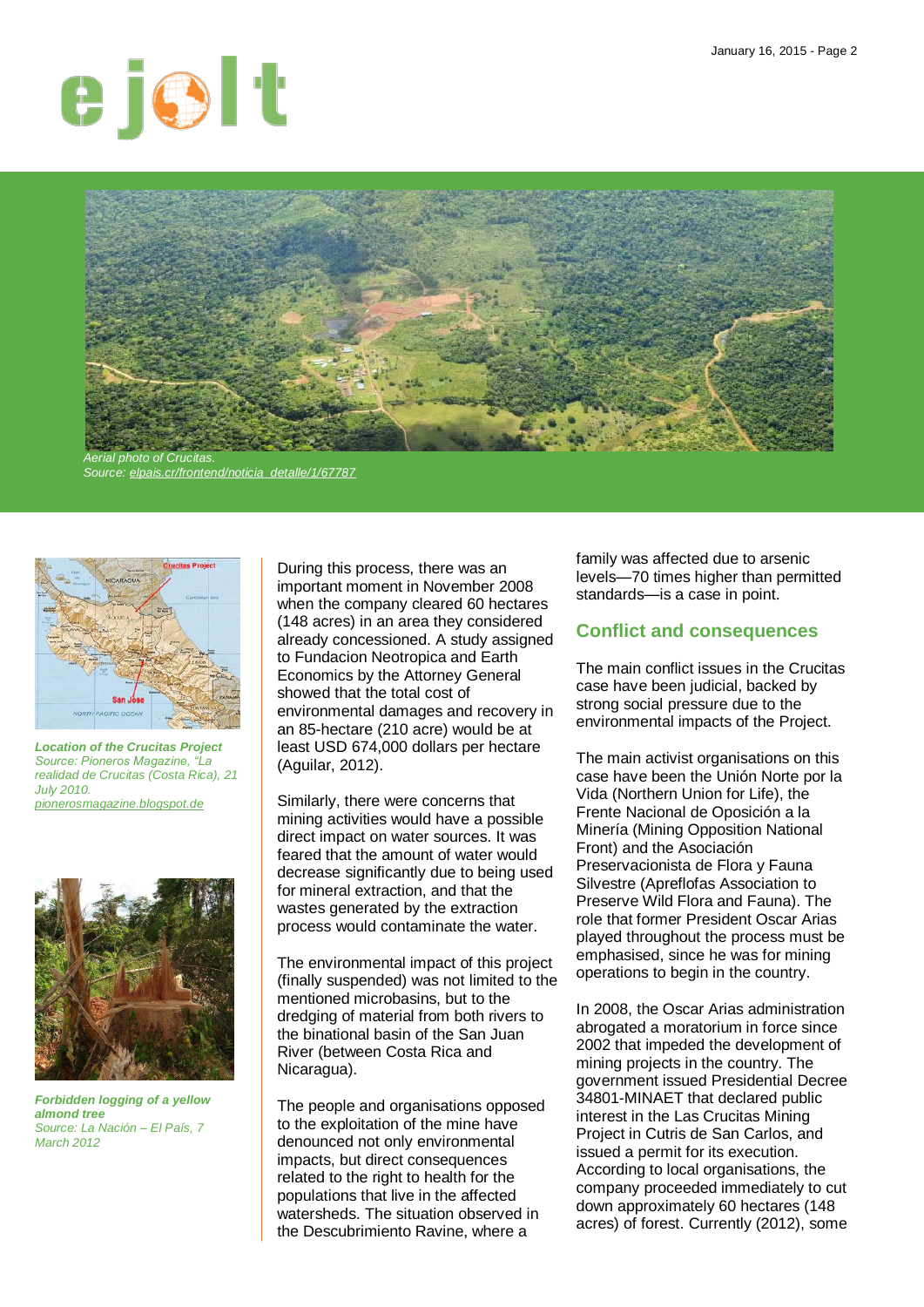

| 1994 | Canadian enterprise Placer<br>Dome Incorporated<br>acquires a permit to explore<br>the area                               |
|------|---------------------------------------------------------------------------------------------------------------------------|
| 1999 | Placer Dome transfers the<br>Project to Lyon Lake Mines,<br>then changes its trade<br>name to Industrias Infinito<br>S.A. |
| 2008 | Annulment of the<br>moratorium on mining<br>activities                                                                    |
| 2008 | Executive Decree 34801-<br><b>MINAET: Project Crucitas</b><br>of public interest.                                         |
| 2008 | The company immediately<br>begins to clear the<br>concession area.                                                        |
| 2008 | The Nicaraguan request to<br>cancel the mining<br>concession along the<br>transboundary San Juan<br>River is rejected     |
| 2008 | The Supreme Court of<br>Justice stops mine<br>construction due to<br>environmental damage to<br>forested areas            |
| 2010 | April, Project execution<br>authorised                                                                                    |
| 2010 | July-September, Citizen<br>protests                                                                                       |
| 2011 | November, Approval of<br>ruling that suspended the<br>concession                                                          |
|      |                                                                                                                           |

*Chronology of major events*

organisations have asked to visit the area to verify the damage caused and determine its extent.

That same year, in 2008, the President hypocritically presented its "Peace with Nature" initiative. Concurrently, the Costa Rican government "categorically" rejected Nicaragua's request to suspend the concession contract for open pit mine exploitation a few kilometres from the San Juan River that would cause contamination and irreversible ecological damages, calling it "inappropriate". Nicaragua had made this request on the basis that the San Juan River was transboundary in nature, and its contamination would have affected communities on the Nicaraguan side of the basin.

The Costa Rican Supreme Court of Justice ordered the suspension of the construction of the open pit mine, based on environmental groups' claims that the project was destroying native forests.

However, in April 2010, the Fourth Tribunal of the Supreme Court of Justice authorised the company to execute the project, arguing it would not affect the environment.

Mining opponents were quick to respond. In July, they organised a 170 kilometre (105 mile) march. In October, activists from Frente Norte Contra la Minería (Northern Front against Mining) and Coordinadora Ni Una Sola Mina (Not a Single Mine Coordination Board) initiated a 14-day hunger strike, demanding Decree 34801-MINAET be annulled.

On 30 November 2011, the National Dispute Tribunal approved the prior ruling and suspended the mining company's concession to exploit gold through an open pit mine in Crucitas. The concession was deemed invalid because it failed to comply with basic requirements of the Environmental

#### **More on this case**

 Infinito Gold Ltd., [vannessaventures.com/s/Crucitas.asp](http://www.vannessaventures.com/s/Crucitas.asp)

[http://www.infinitogold.com/s/LasCru](http://www.infinitogold.com/s/LasCrucitasChronology.asp) [citasChronology.asp](http://www.infinitogold.com/s/LasCrucitasChronology.asp)

- AIDA, "Descripción del Proyecto Minero Crucitas. Violaciones al derecho internacional y posibles impactos ambientales", 2008. [aida-americas.org/sites/default/files/](http://www.aida-americas.org/sites/default/files/ANEXO%20No.%201-%20ANALISIS%20DE%20IMPACTOS%20CRUCITAS_0.pdf)
- El país de Costa Rica, "Diputados advierten tenso conflicto social si Sala IV revive Crucitas", 17 April 2012. [elpais.cr/frontend/noticia\\_detalle/1/65](http://www.elpais.cr/frontend/noticia_detalle/1/65565) [565](http://www.elpais.cr/frontend/noticia_detalle/1/65565)
- The 2010 ruling against the Crucitas Project is available in Spanish at: [es.wikisource.org/wiki/Sentencia\\_del](http://es.wikisource.org/wiki/Sentencia_del_caso_por_la_mina_Crucitas) [\\_caso\\_por\\_la\\_mina\\_Crucitas](http://es.wikisource.org/wiki/Sentencia_del_caso_por_la_mina_Crucitas)
- El nuevo diario, "Crucitas ya es historia", 1 December 2011. [elnuevodiario.com.ni/nacionales/234](http://www.elnuevodiario.com.ni/nacionales/234778-crucitas-ya-historia) [778-crucitas-ya-historia](http://www.elnuevodiario.com.ni/nacionales/234778-crucitas-ya-historia)
- Cortes Ramos, A. (coord.), Informe especial Minería química a cielo abierto: El caso de las crucitas, Universidad de Costa Rica, 2009, 73 p. [cu.ucr.ac.cr/documen/InformeFinalde](http://cu.ucr.ac.cr/documen/InformeFinaldeCrucitas.pdf) [Crucitas.pdf](http://cu.ucr.ac.cr/documen/InformeFinaldeCrucitas.pdf)
- Destrucción en Las Crucitas: sobrevuelo de Telenoticias (Video), 22 October 2008. [youtube.com/watch?v=xTBJsNgTMNw](http://www.youtube.com/watch?v=xTBJsNgTMNw)
- Fuera de Crucitas. [fueradecrucitas.blogspot.com.es/](http://www.fueradecrucitas.blogspot.com.es/)

# **This document should be cited as:**

Carbonell, M. H., 2014. Gold mining suspended in Crucitas (Costa Rica), EJOLT Factsheet No. 007, 4 p.